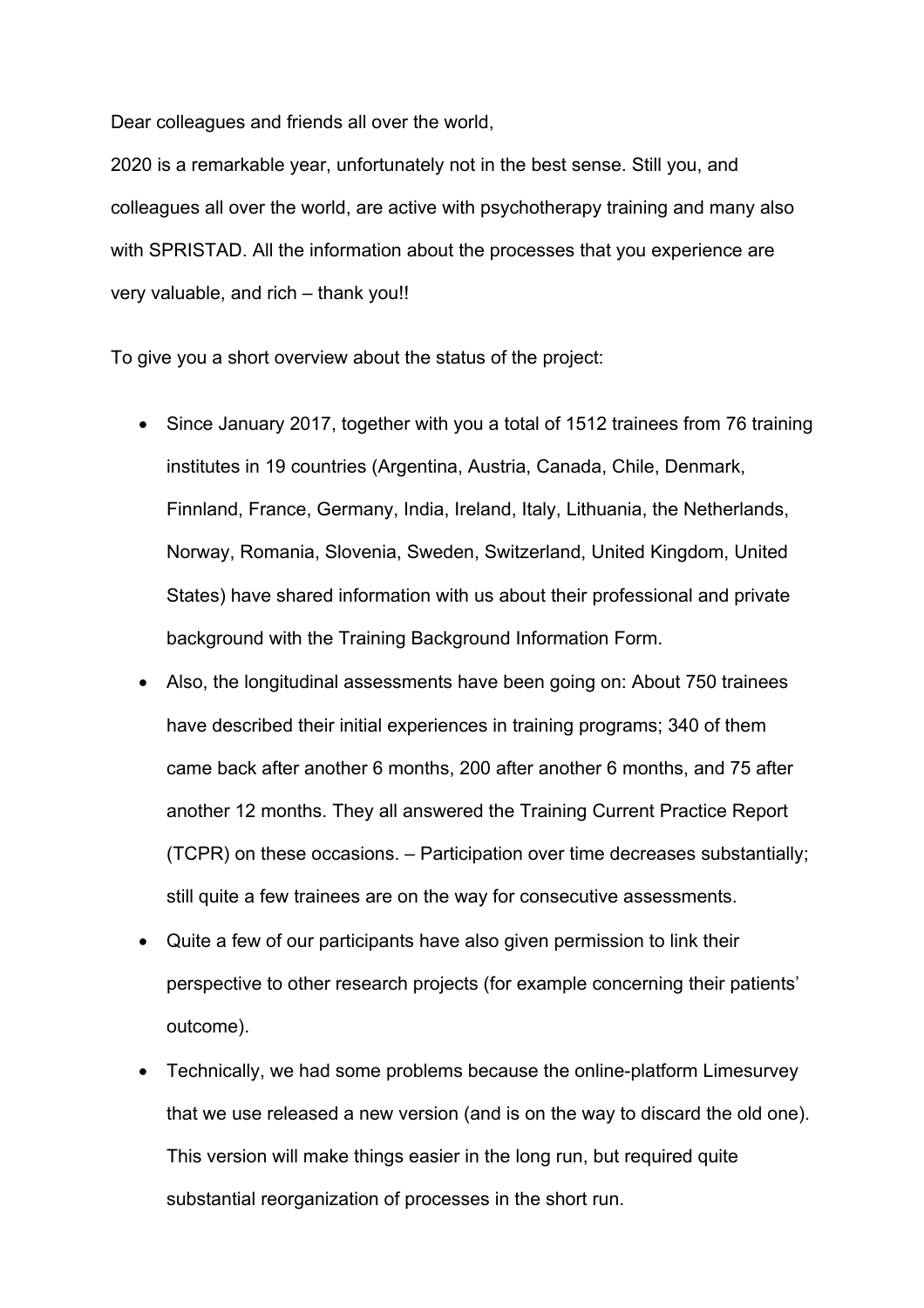• We have set up a website with information about the project and participation in it, for training institutes and trainees (https://www.uniwh.de/index.php?id=927&L=snldgwowzypqupn).

What about the future?

- We are looking forward to having training institutes in Croatia, Greece, Israel and Slovenia to take part in SPRISTAD with the basic instruments (TBIF, TCPR) in the near future!
- A major data collection with the SPRISTAD instruments in also under way in Scandinavia, within the NORTRAS-project.
- Because of requests from various people, we modified the TCPR a bit, adding some questions on the financial situation of our trainees.
- Further instruments that can be used are:
	- o With the TCPR-C you as a trainee can choose to report more specifically on your work with a specific client or patient over time;
	- $\circ$  if you regard that as worthwhile you can also invite your supervisor to tell us something about his/her perspective on your work with your client or patient.
		- The English versions of these instruments are currently available; as many questions overlap with other instruments, additional translations should be easy (and volunteers are welcome to support us).
- The feedback system for trainees is active: If you as a trainee want to have a look at your individual responses, let us know: We compute some scales, relate them to prior work on professonial development of psychotherapists